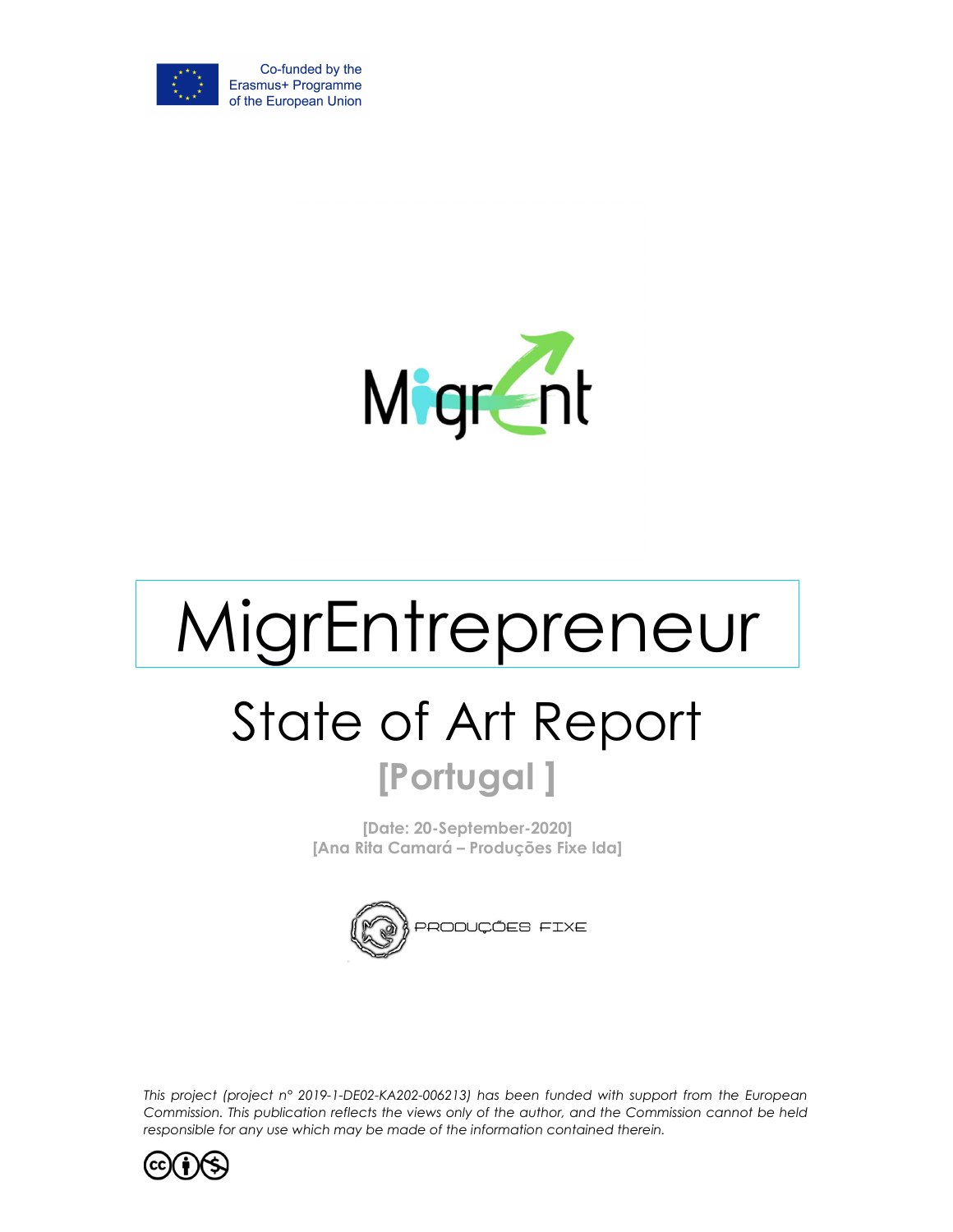



#### 1. Introduction

Here we should define the term of "Migrant Entrepreneurship" as we discussed during the Kick-Off Meeting. As mentioned statistics in Portugal distinguish here different categories. We need a common definition, so that statistics can be compared under the same conditions

#### 2. Facts / statistics

Immigration in Portugal started to be noticeable from the years '70 on, when migratory waves of PALOP (countries having Portuguese as official language) arrived, mainly towards the areas of civil construction. With the entry of Portugal in the European Union, we noticed another migratory wave coming mainly from South America (Brazil) and from Asia. Starting from the years '90, another migratory wave took place, mainly from Eastern European countries (Ukraine, Moldavia, Romania and Russia). The migratory wave maintains itself also today and has increased over the past years, in line with the analyse we can see below:

|                   | Sexo Gender  |                          |                    |
|-------------------|--------------|--------------------------|--------------------|
| <b>Anos Years</b> | <b>Total</b> | <b>Masculino</b><br>Male | Feminino<br>Female |
| 2010              | 10.5/3,1     | 5.056, 6                 | 5.514, 5           |
| 2011              | 10.557,6     | 5.042,0                  | 5.515,6            |
| 2012              | 10.514,8     | 5.013,1                  | 5.501,8            |
| 2013              | 10.457,3     | 4.976,9                  | 5.480,4            |
| 2014              | 10.401,1     | 4.940,8                  | 5.460,2            |
| 2015              | 10.358,1     | 4.912,6                  | 5.445,5            |
| 2016              | 10.325,5     | 4.892,0                  | 5.433,5            |
| 2017              | 10.300,3     | 4.875,1                  | 5.425,2            |
| 2018              | 10.283,8     | 4.860,0                  | 5.423,8            |
| 2019              | 10.286,3     | 4.856,2                  | 5.430,1            |

#### Residential population in Portugal between 2010 and 2019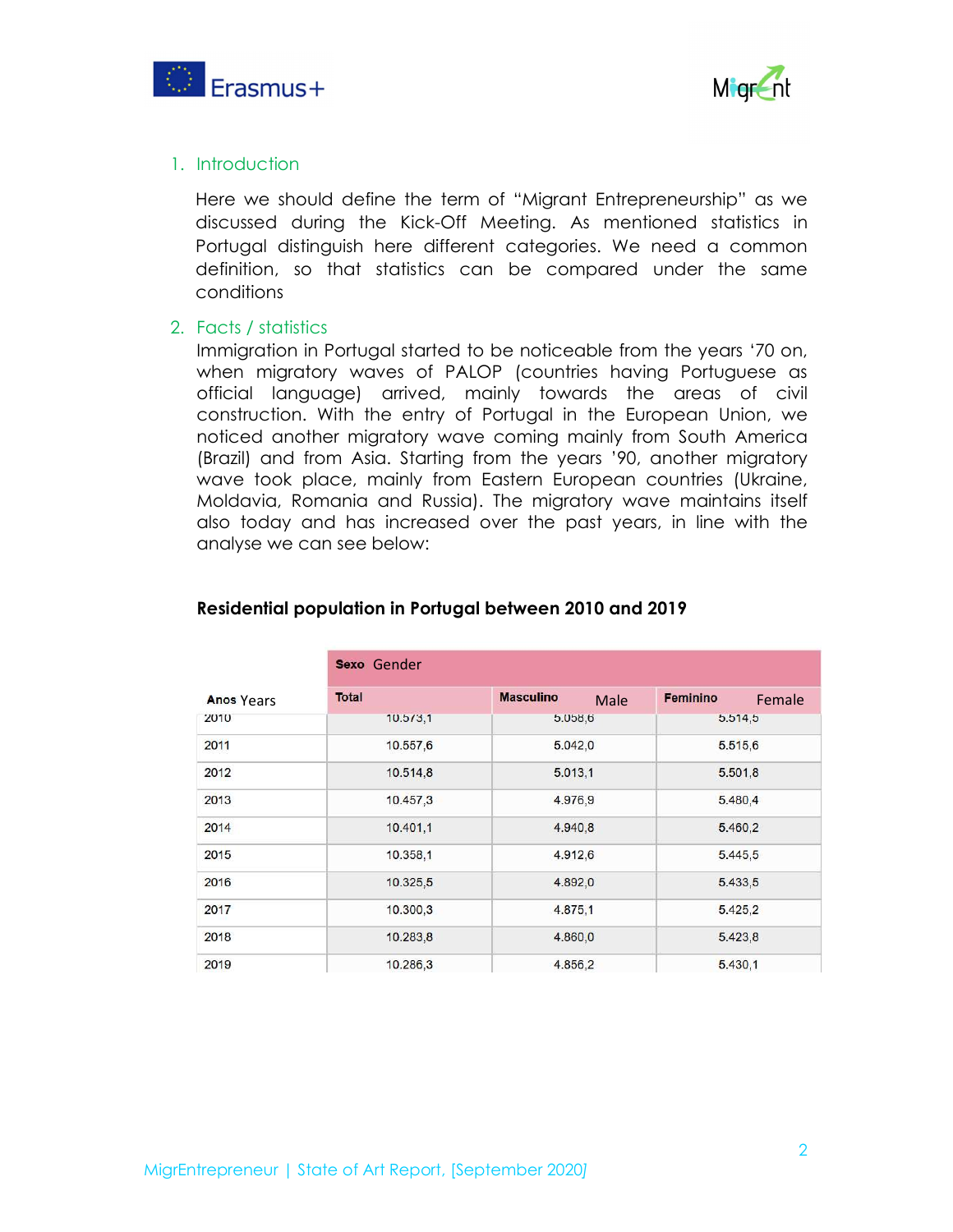





#### Foreign residencial population (Total) in Portugal – 2019

In 2019, for the fourth consecutive year in a row, the increase of foreign population resident in Portugal was confirmed, with a raise of 22,9% compared to 2018, totalling 590.348 foreign citizens. All in the possession of official residencial authorisation. This is the highest registered amount since 1976 (when the imigration waves started from pervious Portuguese colonies).



#### Imigrant Population Resident in Portugal by country of origin – 2019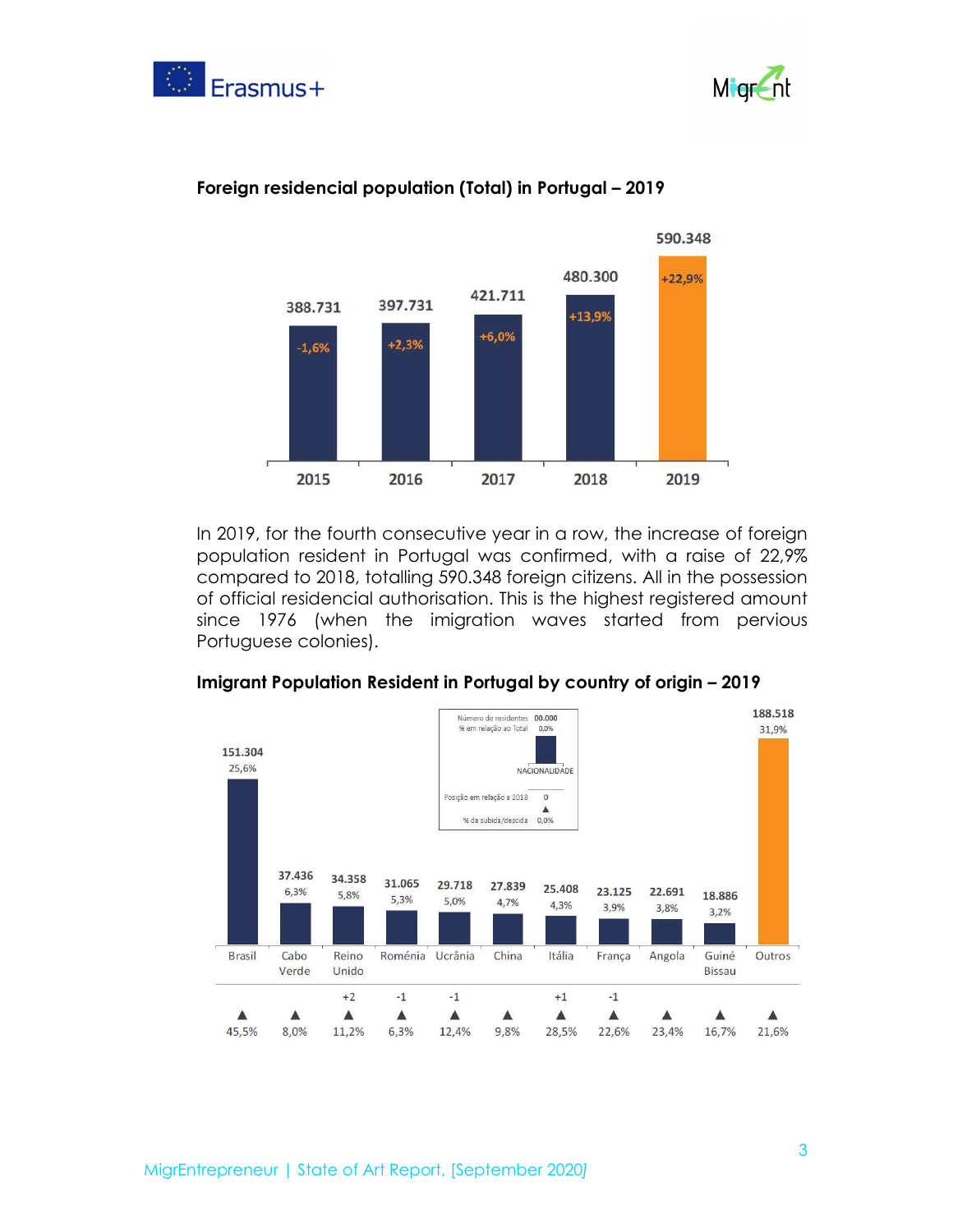



We can deduct that the main foreign community residing remains of Brazilian nationality, respectively 25,6% of the total (highest level since 2012), followed by Cape Verde with 6,3%. The United Kingdom is the third more represented foreign population in Portugal.

The increase by foreign citizens originating from European Union countries, shows the impact of international and national measures applied and the attractive factors: being the perception of Portugal as a safe country, as well as the fiscal advantages created by the regime for the non-habitual residents.



### Immigrant Population in Portugal by District – 2019

The geografical distribution of the foreign population focuses mainly on the coastline, being that 68,6% is registered in the districts of Lisbon, Faro and Setúbal, totaling 405.089 residencial immigrant citizens, compared to 330.763 in 2018;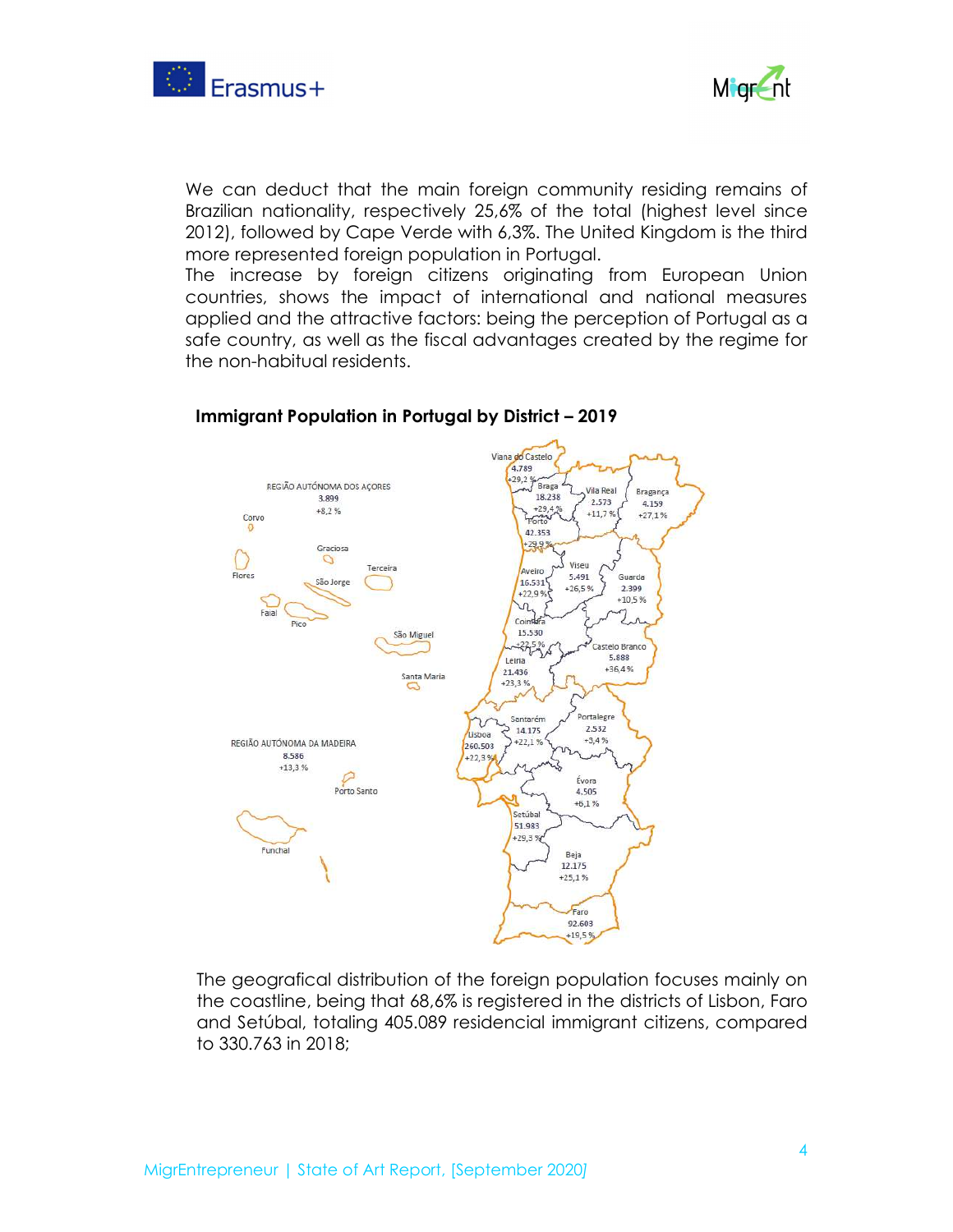



In the current economy, open and globalised, characterized by the growing degree of urbanisation, modern cities and cosmopolitans, attract immigrants. They are magnets of economical growth, where small and medium enterprises are source of new employability, business dynamics and innovation.

Recent studies are starting to link immigration to entrepreneurship, as well as the influence this has on economical and social integration of immigrants.

Immigrant entrepreneurship is described as the process where an immigrant establishes an enterprise in a host country which is not the country of origin.

There is a positive and significant correlation between immigrant entrepreneurship and economic performance, which has been "measured" in terms of growth, survival time of an enterprise, innovation, creation of employment, technological change, increase of productivity and export.

In the European Union, studies between 2008 and 2018 indicate that there exists a decrease of self-employed situation of native citizens (6%), contrary to what happens with foreigners (+31%) or born in another member state (+58%).

Portugal is not different in this group of 28 member states and maintains the same tendency, as we can verify in the table below:

| Situação na Profissão* |                    | 2011      | 2016      | 2017      | Variação<br>2011-2017 (%) |
|------------------------|--------------------|-----------|-----------|-----------|---------------------------|
|                        | Portuguesa         | 6, 5      | 6,0       | 5,8       | $-2,8$                    |
| Empregadores           | Estrangeira        | 4,4       | 5,2       | 4,9       | $+17,4$                   |
| Trabalhadores por      | Portuguesa         | 93,3      | 93,6      | 93,9      | $+8,6$                    |
| Conta de Outrem        | Estrangeira        | 95.5      | 94.6      | 95.0      | $+4,6$                    |
|                        | <b>Portuguesa</b>  | 2.594.792 | 2.685.535 | 2.799.147 | $+7,9$                    |
| Total (N)              | <b>Estrangeira</b> | 140.445   | 134.443   | 147.756   | $+5,2$                    |

The table above suggest the interpretation of Portuguese or Foreign (Immigrants) in Portugal, which shows an increase of +17,4% between 2011 and 2017, even with oscillations in the scenario of decrease.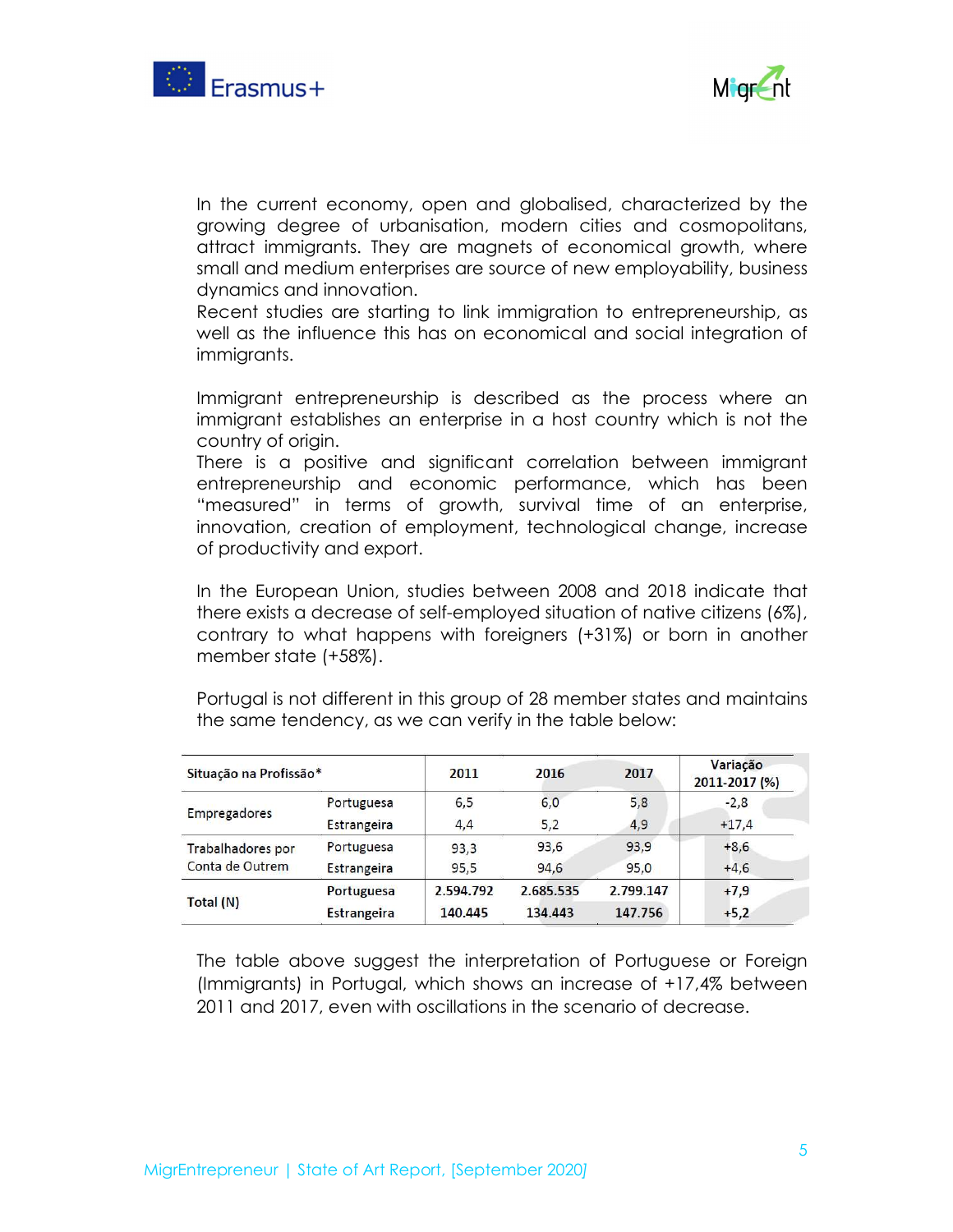



The table above shows us also that contracting in Portugal changed and that the scenario at national level is that the work force is mostly foreign between 2011 and 2017.

We can also observe (in the table below) that besides the Brazilian nationality, in addition of being the majority in Portugal, is also the one that employs the most, followed by China who, despite being on the 6th place in the migratory flow, is at the second position of most employing in Portugal.

| 2011                   |       | 2016                   |       | 2017                   |       |  |
|------------------------|-------|------------------------|-------|------------------------|-------|--|
| Nacionalidade          | %     | Nacionalidade          | %     | Nacionalidade          | %     |  |
| <b>Brasil</b>          | 20,1  | <b>Brasil</b>          | 21,2  | <b>Brasil</b>          | 22,8  |  |
| China                  | 19,5  | China                  | 19,9  | China                  | 18,3  |  |
| Reino Unido            | 7,3   | <b>Reino Unido</b>     | 6,1   | Reino Unido            | 6,1   |  |
| Espanha                | 6,0   | França                 | 5,6   | França                 | 5,8   |  |
| França                 | 5,1   | Espanha                | 5,4   | Espanha                | 5,4   |  |
| Angola                 | 4,2   | Alemanha               | 3,6   | Alemanha               | 4,0   |  |
| Alemanha               | 4,1   | Ucrânia                | 3,5   | Ucrânia                | 3,4   |  |
| Ucrânia                | 3,4   | Angola                 | 3,4   | Angola                 | 3,2   |  |
| Holanda                | 3,1   | Holanda                | 3,1   | Holanda                | 2,9   |  |
| Moldávia               | 2,4   | Itália                 | 2,5   | Itália                 | 2,7   |  |
| Total estrangeiros (N) | 6.118 | Total estrangeiros (N) | 6.950 | Total estrangeiros (N) | 7.180 |  |

| Atividade económica (CAE)                                        | <b>Brasil</b> | China | Reino Unido | França |      | Espanha Alemanha Ucrânia |      | Angola |
|------------------------------------------------------------------|---------------|-------|-------------|--------|------|--------------------------|------|--------|
| Agricultura, produção animal,<br>caça, floresta e pesca          | 1,1           | 0,1   | 1,6         | 2,5    | 8,8  | 2,3                      | 2,0  | 0,4    |
| Indústrias extrativas                                            | 0,1           | 0,0   | 0,2         | 0,0    | 0,0  | 0,0                      | 0,0  | 0,0    |
| Indústrias transformadoras                                       | 5,9           | 0,5   | 2,9         | 11,5   | 11,5 | 11,7                     | 5,9  | 6,3    |
| Eletricidade, gás, vapor, água<br>quente e fria e ar frio        | 0,0           | 0,1   | 0,0         | 0,0    | 0,5  | 0,0                      | 0,0  | 0,0    |
| Captação, tratamento e<br>distribuição água; saneamento          | 0,2           | 0,0   | 0,2         | 0,0    | 0,0  | 0,0                      | 0,4  | 0,0    |
| Construção                                                       | 13,0          | 0,3   | 5,3         | 7,1    | 4,3  | 4,9                      | 29,1 | 8,0    |
| Comércio grosso e retalho;<br>reparação de veículos              | 15,4          | 72,6  | 13,3        | 21,9   | 26,3 | 20,1                     | 13,0 | 31,6   |
| Transportes e armazenagem                                        | 4,4           | 0,1   | 0,4         | 3,2    | 4,3  | 4,2                      | 20,1 | 3,8    |
| Alojamento, restauração, similares                               | 18,7          | 21,7  | 25,3        | 14,5   | 9,8  | 15,5                     | 13,4 | 12,7   |
| Ativid. informação/comunicação                                   | 5,0           | 0,4   | 3,3         | 4,8    | 2,5  | 4,9                      | 2,4  | 3,8    |
| Ativid. financeiras e de seguros                                 | 0,2           | 0,2   | 0,4         | 1,2    | 1,0  | 1,3                      | 0,0  | 1,7    |
| Atividades imobiliárias                                          | 2,5           | 2,3   | 17,6        | 7,1    | 5,0  | 5,8                      | 0,4  | 6,8    |
| Atividades de consultoria,<br>científicas, técnicas e sim.       | 4,2           | 0,7   | 11,3        | 10,1   | 9,0  | 10,7                     | 1,2  | 11,4   |
| Ativid. administrativas e de apoio                               | 4,0           | 0,1   | 5,3         | 5,8    | 3,0  | 6,8                      | 3,5  | 2,5    |
| Educação                                                         | 0,7           | 0,0   | 6,0         | 1,6    | 1,3  | 1,9                      | 0,0  | 0,8    |
| Atividades de saúde humana e<br>apoio social                     | 13,1          | 0,1   | 1,8         | 2,1    | 8,8  | 5,5                      | 3,1  | 3,4    |
| Atividades artísticas, espetáculos,<br>desportivas e recreativas | 2,2           | 0,3   | 2,9         | 1,8    | 3,3  | 3,9                      | 1,6  | 0,8    |
| Outras atividades de serviços                                    | 9,4           | 0,3   | 2,0         | 4,6    | 1,0  | 0.6                      | 3,9  | 5,9    |
| <b>Total N</b>                                                   | 1.655         | 1.368 | 450         | 434    | 400  | 309                      | 254  | 237    |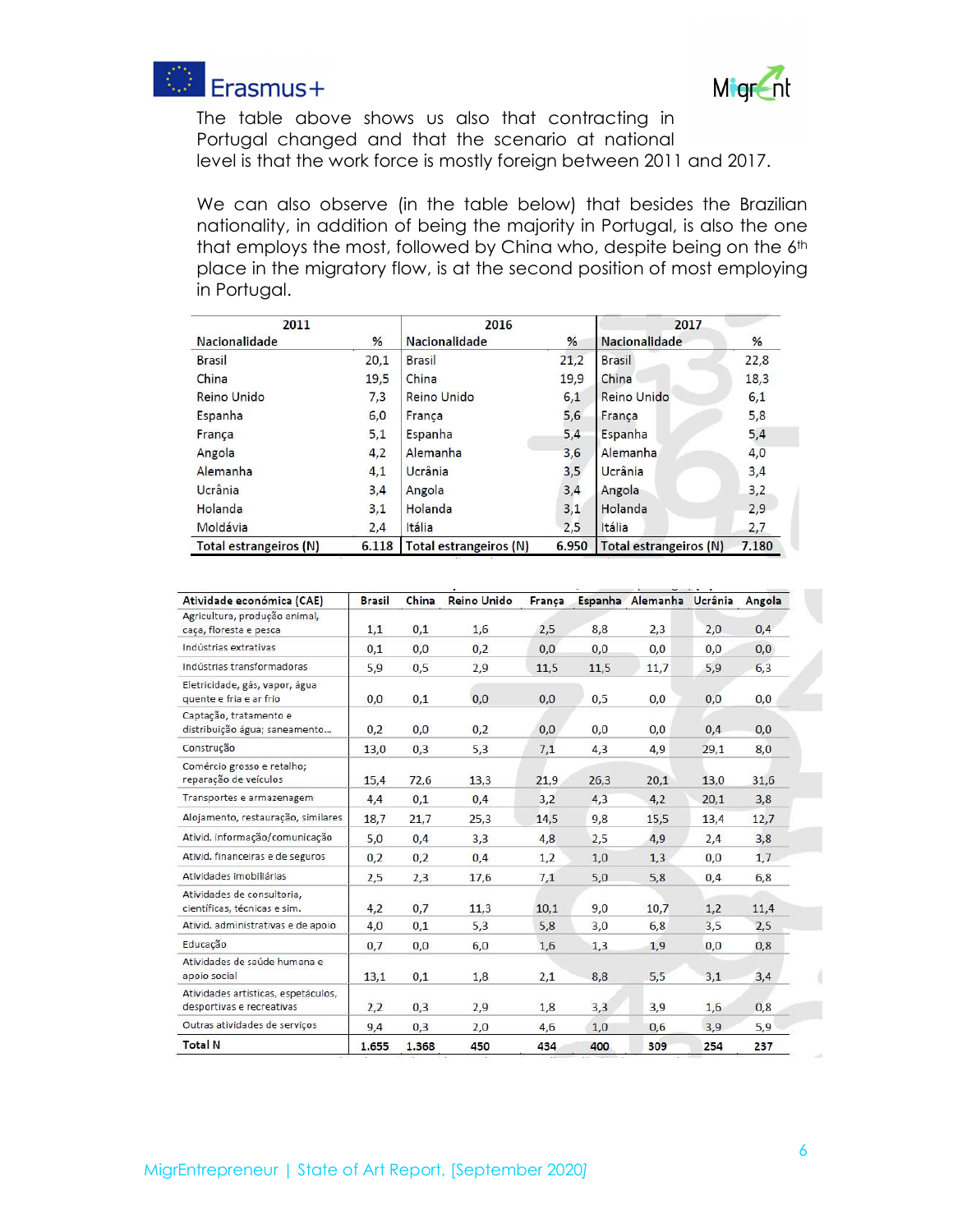



Regarding the economic areas we can see (in the table above) that it differs according to the different nationalities, focusing on the 2 largest groups of entrepreneurs we can see that the Brazilian nationality operates mainly in four branches: accommodation, restaurants and similar, commerce and vehicle repair, construction and human health and social support activities.

Chinese nationality focuses on two activities: trade and accommodation, catering and similar.

A final analysis note, related to the scale of size of companies created by immigrants (as shown in the table below) is an increase in companies between 1 and 9 workers, as well as some expression in companies between 10 and 49 workers. This data covers only the sectors of economic activities developed by foreigners, and many other areas are not expressed here, as is the case of construction, and the manufacturing industry, since their expression is small.

| Portugueses (%) | Estrangeiros (%) |
|-----------------|------------------|
| 81,2            | 85.9             |
| 16,7            | 12,5             |
| 1,9             | 1,5              |
| 0,1             | 0,1              |
| 0,0             | 0,0              |
| 169.027         | 7.436            |
|                 |                  |

#### 3. Funding/support Programs entrepreneurship

In general terms, there are several measures to support entrepreneurship, which can be divided into two areas: those of financial support and those without financial support. We present below some of them, without specifying the organizations, since there are several organizations that provide this type of support from local authorities, non-governmental organizations, governmental organizations and all of them are based on the political and legal system in force.

#### Non-financial Measures:

#### Information/orientation

Information and guidance for the future entrepreneur involves all issues related to business creation, both legal, accounting and financial.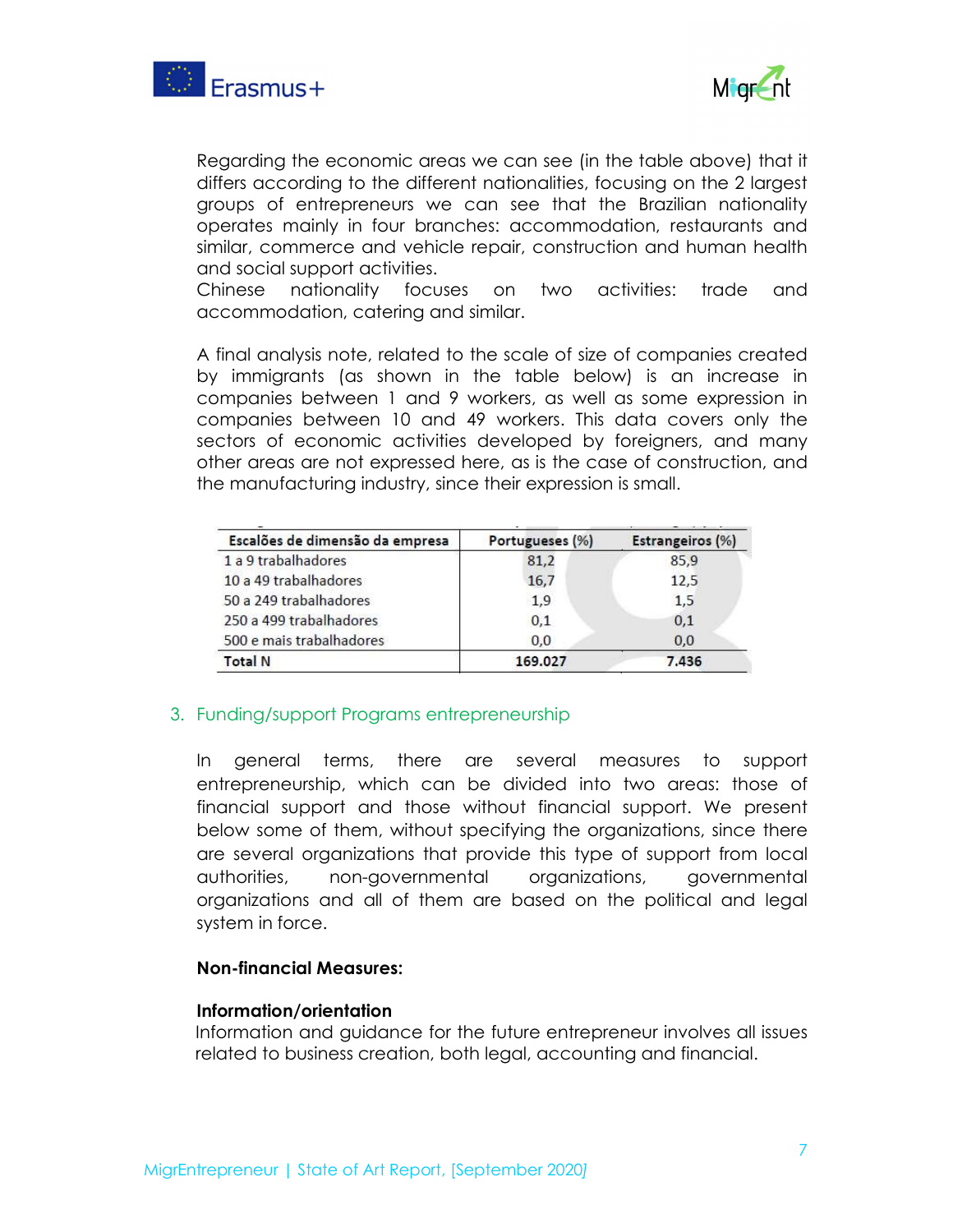



#### Advice / monitoring

Advising and accompanying the future entrepreneur

involves since the elaboration of the company plan looking for financing and other issues related to the company creation process, and when necessary, after the creation of the company, such as internships and access to support to hiring.

#### **Training**

This topic is associated with training courses (continuous and noncontinuous), clarification sessions, seminars and conferences on the themes of entrepreneurship and business creation.

#### Follow-up

Follow-up is related to the evolution of companies that have received some type of support from some organ, at the time of the creation process.

#### **Incubation**

This is the opportunity for new entrepreneurs to settle in the so-called Corporate Centers, Technological Centers, Technology Parks and Industrial Zones, with an environment conducive to the development of the company, with business advice.

#### Awards and competitions to promote business creation

#### Financial Measures:

## Loan

This is related to the credit lines granted to new entrepreneurs, it is concluded through agreements, usually between public or private institutions (banks) with the customer.

#### Risk Capital

It is an investment modality used to support businesses through the purchase of an 'stock' interest, usually a minority interest, with the purpose of having the shares valued for later exit from the operation.

#### Non-repayable investment

Refers to resources made available by a lender with no prospect of repayment, normally the resources are assigned by public administration, and aims to improve the conditions of existence of certain sectors and regions.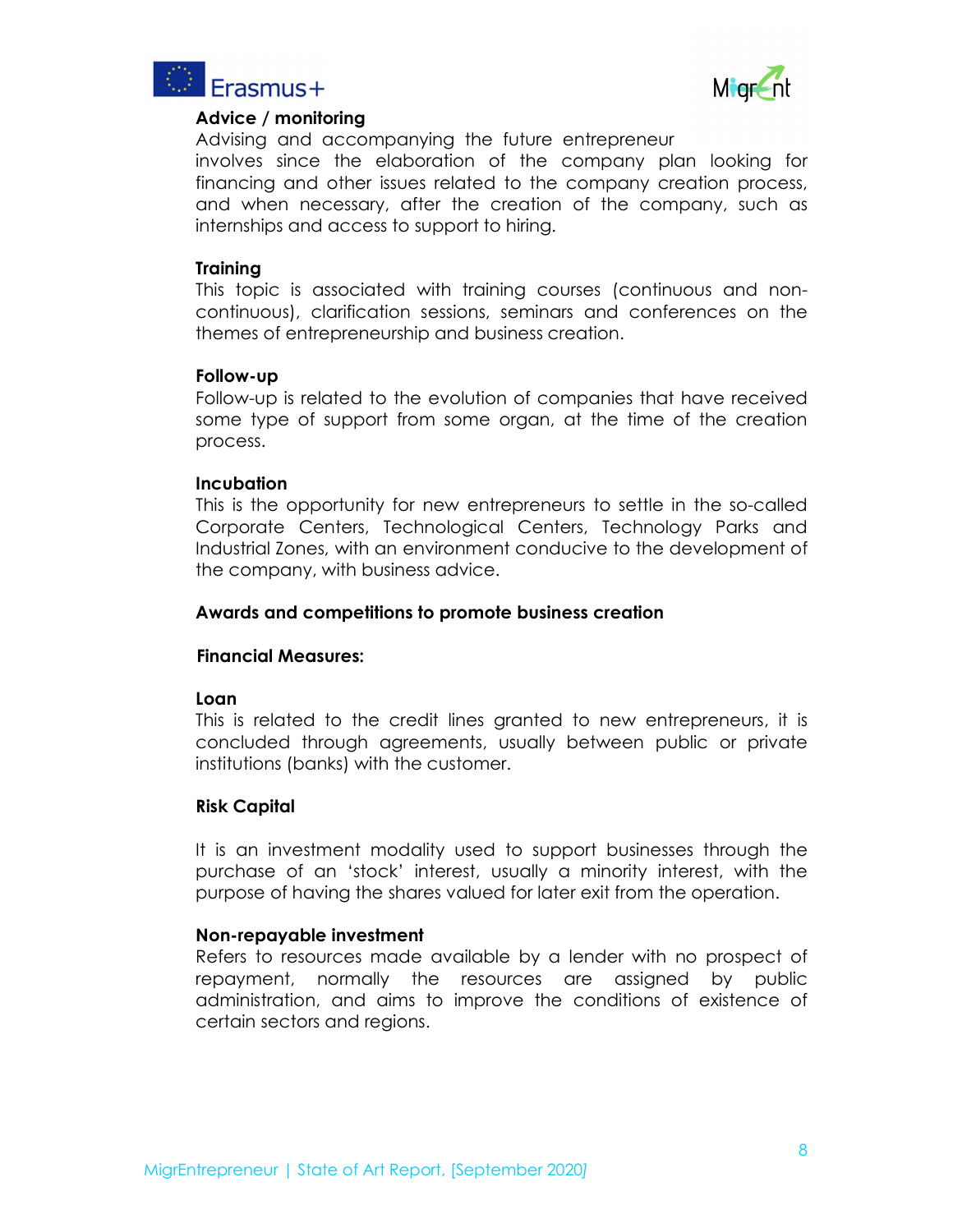



## Support for hiring

Financial support for employers who have no-term or fixed-term employment contracts for a period of 12 months or more, with unemployed and / or underrepresented sex in a given profession, enrolled in the IEFP (IEFP, 2018).

### Some concrete measures to support entrepreneurship for immigrants: PEI:

The Promotion of Immigrant Entrepreneurship Project aims to foster entrepreneurship among immigrant communities, with a special focus on those living in the most vulnerable neighborhoods. Between 2010 and 2020, he launched around 200 immigrant projects, where it supported them to develop, create and consult their companies in the first 2 years (critical period) and which has an 80% success rate.

Immigrant Integration Plan:<br>A document of survey and definition of strategies defined by the Council of Ministers of Portugal and by the High Commissioner for Migration, which then results in several municipal action plans (each municipality can and must create a plan adapted to its reality).

### 4. Projects /Trainings

Best practices, are there special entrepreneurship trainings for miarants?

| [Title project 1]       | <b>Training of Immigrants</b>                  |
|-------------------------|------------------------------------------------|
| <b>Project Lead:</b>    | <b>City Council of Matosinhos</b>              |
| <b>Contact Details:</b> | https://www.cm-matosinhos.pt/servicos-         |
|                         | municipais/comunicacao-e-                      |
|                         | imagem/noticias/noticia/camara-apoia-formacao- |
|                         | de-imigrantes                                  |
| Description:            | - Employability Competences (10h)              |
|                         | - Live in Portugal (6h)                        |
|                         | - Portuguese for Foreigners (50h)              |

| [Title project 2]       | Promotion of immigrant entrepreneurship                                                                                                                                                                                                                                                                    |
|-------------------------|------------------------------------------------------------------------------------------------------------------------------------------------------------------------------------------------------------------------------------------------------------------------------------------------------------|
| <b>Project Lead:</b>    | <b>High Commissioner for Migrations</b>                                                                                                                                                                                                                                                                    |
| <b>Contact Details:</b> | https://www.acm.gov.pt/pt/-/programa-de-                                                                                                                                                                                                                                                                   |
|                         | empreendedorismo-imigrante-pe-1                                                                                                                                                                                                                                                                            |
| Description:            | Training on "Creation of business" with a duration of<br>62h (10 collective sessions and 8 individual ones).<br>After the training the participants receive a certificate<br>and a letter of recommendation. After that they can<br>start the consulting phase in order to execute their<br>business plan. |